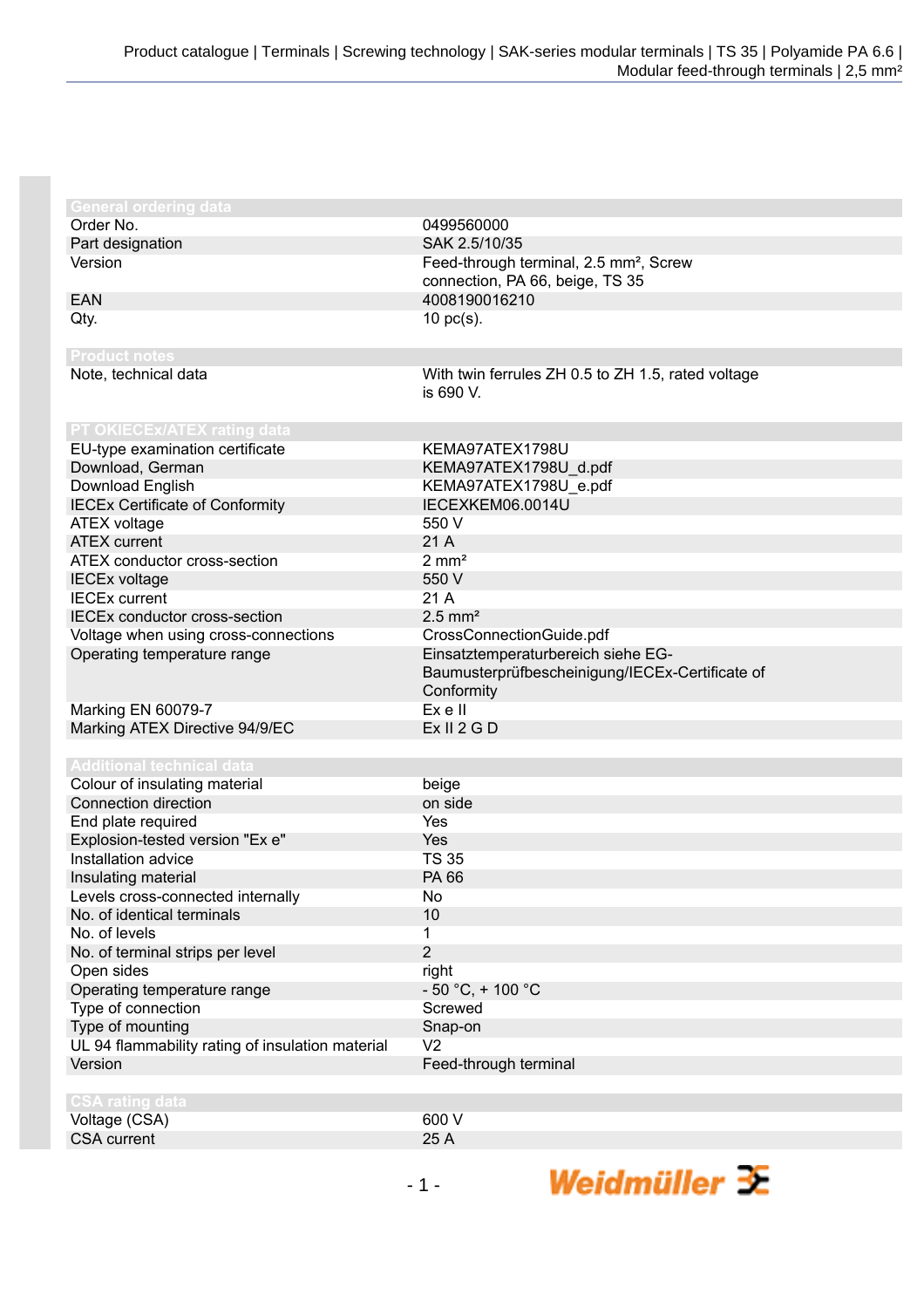| <b>CSA rating data</b>                                          |                        |
|-----------------------------------------------------------------|------------------------|
| Min. cross-section (CSA)                                        | <b>AWG 26</b>          |
| Max. cross-section (CSA)                                        | <b>AWG 10</b>          |
|                                                                 |                        |
| <b>Conductors for clamping (additional</b>                      |                        |
| connection)                                                     |                        |
| Flexible with ferrule, min. (DIN 46228 pt 1)                    | $0.5$ mm <sup>2</sup>  |
| Flexible with ferrule, max. (DIN 46228 pt 1)                    | $4 \, \text{mm}^2$     |
|                                                                 |                        |
| <b>Conductors for clamping (rated connection)</b>               |                        |
| Clamping range, min.                                            | $0.13$ mm <sup>2</sup> |
| Clamping range, max.                                            | $6 \text{ mm}^2$       |
| Type of connection                                              | Screw connection       |
| 2nd type of connection                                          | screwed                |
| Connection direction                                            | on side                |
| No. of connections                                              | $\overline{2}$         |
| Stripping length                                                | 10 mm                  |
| Clamping screw                                                  | M 2.5                  |
| <b>Blade size</b>                                               | $0.6 \times 3.5$ mm    |
| Tightening torque range                                         | $0.40.6$ Nm            |
| Torque level with DMS electric screwdriver                      | 1                      |
| Gauge to IEC 60947-1                                            | A <sub>3</sub>         |
| Solid, min.                                                     | $0.5$ mm <sup>2</sup>  |
| Solid, max.                                                     | $6 \text{ mm}^2$       |
| Stranded, min.                                                  | $0.5$ mm <sup>2</sup>  |
| Stranded, max.                                                  | $4 \, \text{mm}^2$     |
| Flexible, min.                                                  | $0.5$ mm <sup>2</sup>  |
| Flexible, max.                                                  | $4 \, \text{mm}^2$     |
| Flexible with ferrule, min. (DIN 46228/1)                       | $0.5$ mm <sup>2</sup>  |
| Flexible with ferrule, max. (DIN 46228/1)                       | $4 \, \text{mm}^2$     |
| Flexible, min., ferrule with plastic collar (DIN<br>46228 pt 4) | $0.5$ mm <sup>2</sup>  |
| Flexible, max., ferrule with plastic collar (DIN<br>46228 pt 4) | $4 \, \text{mm}^2$     |
| Twin wire-end ferrule, min.                                     | $0.5$ mm <sup>2</sup>  |
| Twin wire end ferrule, max.                                     | $1.5$ mm <sup>2</sup>  |
| AWG conductor size, min.                                        | <b>AWG 26</b>          |
| AWG conductor size, max.                                        | $5.26$ mm <sup>2</sup> |
|                                                                 |                        |
| <b>Dimensions</b>                                               |                        |
| Width                                                           | $6.1$ mm               |
| Height of lowest version                                        | 40 mm                  |
| Length                                                          | 44.5 mm                |
| TS 35 offset                                                    | 25 mm                  |
|                                                                 |                        |
| <b>Disconnect terminals</b>                                     |                        |
| Torque level with DMS electric screwdriver                      | 1                      |
|                                                                 |                        |
| <b>Rating data</b>                                              |                        |
| Rated cross-section                                             | $2.5$ mm <sup>2</sup>  |
| Rated voltage                                                   | 800 V                  |
| Rated impulse voltage                                           | 8 kV                   |
|                                                                 |                        |

Weidmüller 3E